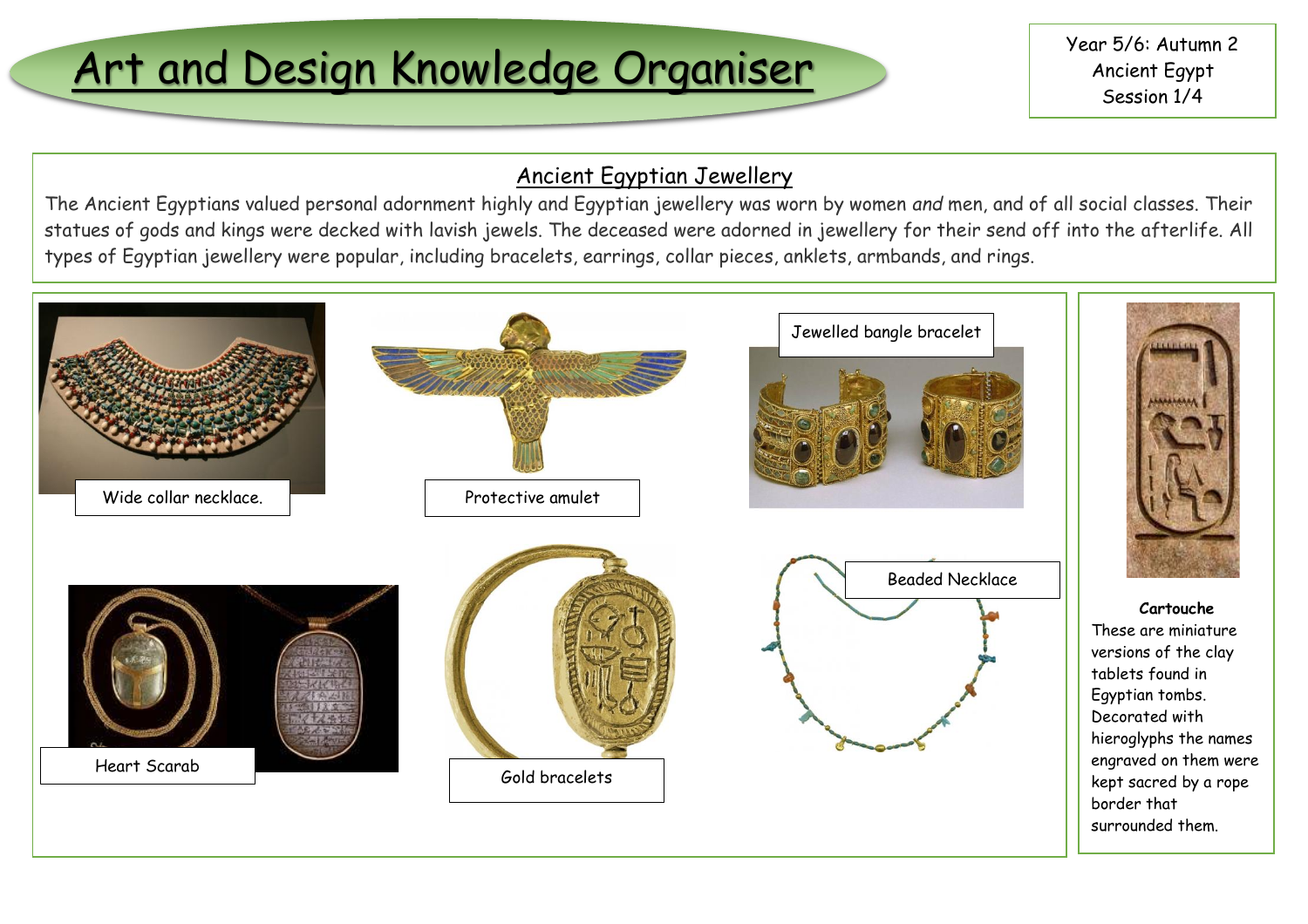## Art and Design Knowledge Organiser Vear 5/6: Autumn 2

Ancient Egypt Session 2/4

Useful Links: <https://www.gemrockauctions.com/learn/did-you-know/ancient-egyptian-jewellery> <https://www.firstpalette.com/craft/ancient-egyptian-collar.html> <https://www.firstpalette.com/craft/ancient-egyptian-bracelet.html>